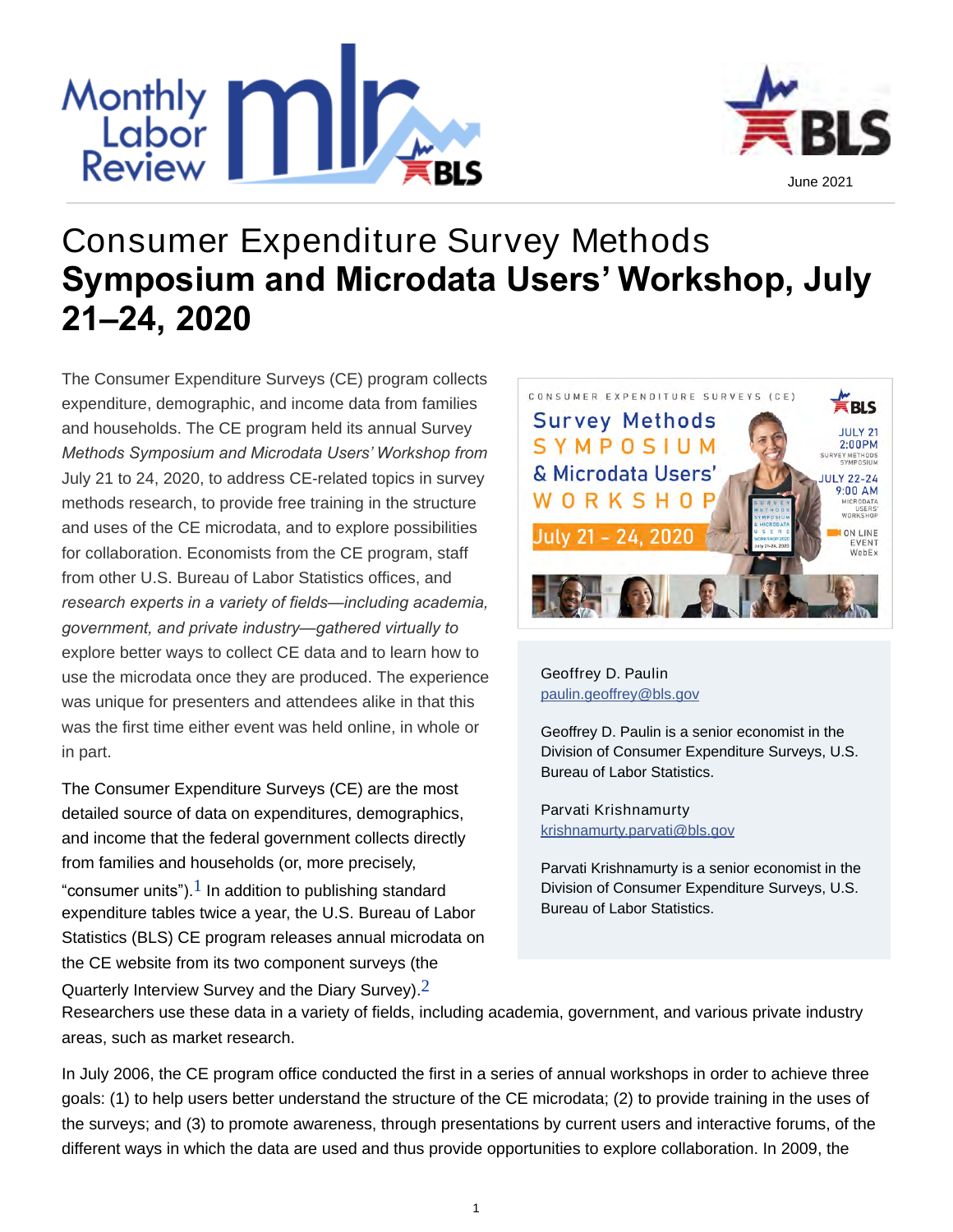workshop expanded from 2 days to 3 days to include presentations from data users not affiliated with BLS. This expansion allowed users to showcase their experiences with the public use microdata (PUMD) files ([https://](https://www.bls.gov/cex/pumd.htm) [www.bls.gov/cex/pumd.htm\)](https://www.bls.gov/cex/pumd.htm), to discuss problems and successes using the data, and to seek comment and guidance from CE program staff in completing their work.

In every year from 2012 onward, a 1-day symposium has preceded the workshop. The purpose of the symposium is to support the CE Gemini Redesign Project (Gemini Project), a major initiative to redesign the CE (for more information, go to <https://www.bls.gov/cex/geminiproject.htm>).

In addition to the CE program staff, workshop speakers have included economists from BLS regional offices and researchers not affiliated with BLS. Similarly, symposium speakers have included CE program staff, other BLS national office staff, and speakers from outside BLS. This article describes the 2020 Survey Methods Symposium, conducted on July 21, 2020, and the 2020 Microdata Users' Workshop, conducted July 22–24, 2020.

For the first time, in whole or in part, both events were held online, rather than at the BLS national office in Washington, D.C. The CE program made this decision because of the continuing COVID-19 pandemic. As a result, to minimize potential disruption due to possible technological failures or other, unanticipatable, problems, both events were streamlined. For example, the Symposium, which usually features several speakers outside the CE program, instead consisted of only two presentations, both from CE staff. While the workshop maintained its tradition of featuring outside (non-CE program) speakers, BLS speakers, which usually include staff from several programs, were limited to members of one branch (Information and Analysis) of the CE program. The one exception was an overview of CE data presented by the CE program director.

# **Survey methods symposium**

<span id="page-1-0"></span>The symposium began with a presentation on the Gemini redesign titled "Gemini Redesign: Past, Present, and Future" by Parvati Krishnamurty from the CE program at BLS. The presentation outlined the original plans for the redesign and recent modifications made to the redesign plan for implementation. The redesign plan was intended to be implemented as a whole, but because of budget constraints, the plan will instead be implemented in phases. Therefore, the plan was modified to move to a phased implementation of key design elements into the CE surveys. The phased implementation plan is to retain the design elements that have been effective during field tests, which include a streamlined questionnaire with less expenditure detail, records focus (including a targeted incentive for record use), online diaries, and token incentives.<sup>[3](#page-11-2)</sup> These elements will be implemented directly into the CE Diary and Interview surveys. Other design elements such as a single sample design, two interview structure, and two wave design could be tested and implemented in future years, pending changes to requirements or funding availability. Dr. Krishnamurty provided more detail about the Large Scale Online Diary Feasibility Test (LSF), which was fielded from October 2019 to March 2020. She also provided a high-level overview of the streamlined questionnaire design and plans for releasing the new sections of the streamlined questionnaire in three phases starting in 2023. Dr. Krishnamurty mentioned future enhancements that are being explored by the CE, including new technologies such as receipt scanning and geolocation, self-administered interviews, adaptive design, split questionnaire design, single sample design, and gold-standard interviews.

The second presentation by Laura Erhard from the CE program was titled "Going Online: Results from the CE's LSF." The presentation summarized the test design, the online diary design, and some preliminary results from the first 3 months of unprocessed data. Procedural changes had to be made to the LSF in March 2020 when the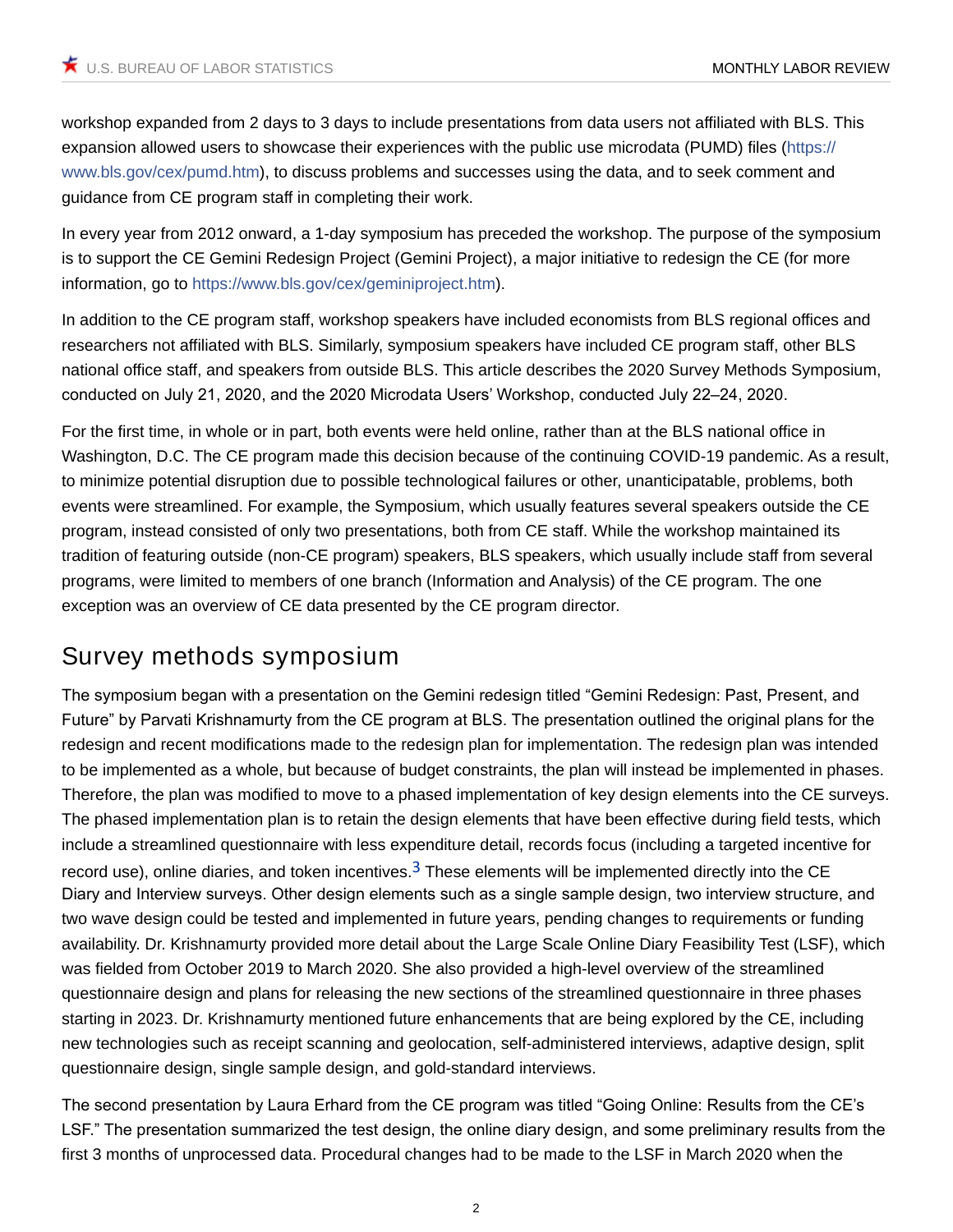<span id="page-2-0"></span>pandemic made in-person visits impossible, but otherwise fielding went smoothly. The overall response rate was 47.2 percent, and the rate of online diary placement was lower than expected, despite screening respondents for internet access and frequency of use. Barriers to online diary placement reported by field representatives include language issues, lack of technological savviness, and lack of connectivity. The LSF included two experiments: an advance postcard and a token incentive. While there was a small and nonsignificant increase in response rates from a \$5 token incentive, there was a large but nonsignificant increase in response rates from advance postcards in the preliminary data. $4$  In general, respondents reported positive experiences with the online diary. One area of concern was the large number of failed respondent logins to the online diary. Although the online diary has been used as a contingency measure in the CE Diary Survey during the COVID-19 pandemic, the CE staff is conducting data analysis of the online diary and will consider its use for production in 2022. Additionally, CE and Census staff are working on making improvements to the online diary design, protocols, and training based on lessons learned from the LSF.

# **Microdata users' workshop**

<span id="page-2-1"></span>*Meet with an expert:* Beginning with the 2017 workshop, the CE organizers have included a feature called the "Meet with an expert" program. The purpose of the program is to provide an opportunity for attendees to have indepth, one-on-one meetings with members of the CE staff, during which the attendees can ask questions and receive comments and other guidance about the projects in which they are engaged.<sup>[5](#page-11-4)</sup> With the workshop shifting online this year, the meetings were reimagined. Instead of conducting meetings, attendees met with their experts by phone, calling a prearranged toll-free number at their appointed times. In addition, several of those who were waitlisted because of unusually high demand scheduled their meetings for the week following the workshop.

The program has proven beneficial to attendees and to CE staff, who learn more about how researchers are using the data and about factors related to data, documentation, etc., that can be improved. Despite the differences in the mode of meeting (i.e., by phone instead of in person), the program was just as successful at the 2020 workshop. During the feedback session, those who participated in this program unanimously praised the experience both for the content of the meeting and the quality of information received. As a result, the program will be continued for the 2021 Microdata Users' Workshop. Attendees are able (and encouraged) to arrange meetings via the registration form or email.

### **Day one**

The first session of the 2020 workshop consisted of presenters from the CE program. After welcoming remarks by Scott Curtin, chief of the Branch of Information and Analysis (BIA), Adam Safir provided an overview of the CE, featuring topics including how the data are collected and published. Economist Bryan Rigg (BIA) then presented an introduction to the microdata, including how they can be used in research, and the types of documentation about them available to users. Mr. Curtin completed the session with a description of the data file structure and variable naming conventions.

<span id="page-2-2"></span>Afterward, attendees received their first practical training with the data. In this session, led by senior economist Aaron Cobet (BIA), they learned basic data manipulation, including how to compute means from the microdata for consumer units with different characteristics (e.g., by number of children present).  $6$  As expected, the circumstances of the workshop offered new challenges for this training session and subsequent training sessions: When conducted in person, members of CE staff circulate among attendees to offer help. In addition, some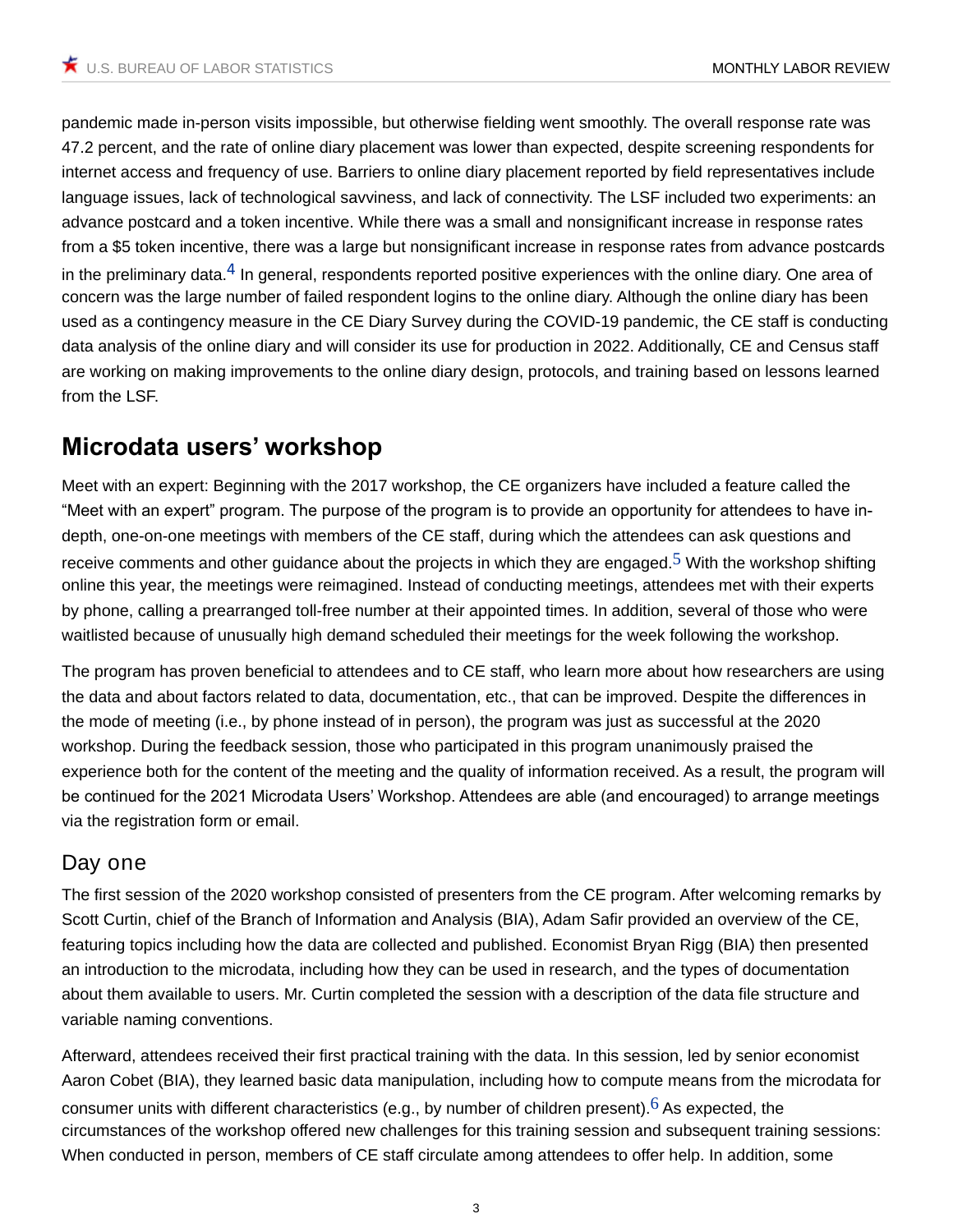attendees choose to work together on the projects. While these features were obviously not available for the online workshop, attendees were able to submit questions via an online chat feature or send email to CE staff to receive an answer directly or arrange a phone call with CE staff.

The afternoon activities included presentations from researchers not affiliated with the CE program. Summaries of the papers presented by outside researchers are included at the end of this report.

The first speaker, data scientist Aaron R. Williams (Urban Institute, Income and Benefits Policy Center), spoke about his use of CE microdata to study income and expenditures by low-income families with at least one member age 50 or older. The work was coauthored with Damir Cosic (Senior Research Associate, Urban Institute, Income and Benefits Policy Center), who attended the 2019 workshop.<sup>[7](#page-11-6)</sup>

<span id="page-3-0"></span>The second presentation was codelivered by Casey Goldvale (policy analyst) and Vincent Palacios (senior policy analyst) of the Georgetown Center on Poverty and Inequality. They described their work investigating costs beyond tuition (e.g., housing) for older (age 25 to 45) college students.

<span id="page-3-1"></span>Following this presentation, self-directed practical training resumed with projects, introduced by economist Jimmy Choi (BIA), involving the integration of data from the Diary and Interview Surveys, a practice used in production of CE tables, and finding detailed information about education expenditures.<sup>[8](#page-11-7)</sup> Attendees also learned how to integrate results from the Interview and Diary Surveys to match expenditure categories in CE published tables. After this session, the workshop concluded for the day  $9$ 

### <span id="page-3-2"></span>**Day two**

To open the second day, Mr. Cobet explained the need to balance confidentiality concerns of respondents with the usefulness of the data to researchers. Because U.S. Code Title 13 requires confidentiality of response, information that might identify specific respondents must be removed from the CE data before they are released publicly. Some identifiers are direct, such as names and addresses. Others are not direct, such as extremely high expenditures or make and model of automobile(s) owned.

<span id="page-3-3"></span>Mr. Cobet explained the methods used to produce the CE microdata files to address these disclosure concerns. The first method, called topcoding, involves reported values for income or expenditures that exceed a certain threshold, called the critical value. These top-coded values are replaced by an average of all values exceeding this critical-value threshold and then flagged as topcoded (or bottom-coded, in the case of large income losses).  $10$  He also explained recoding, in which data are either made less precise (e.g., if the owned automobile was produced in 1999, the year is replaced with the decade of manufacture [1990s in this example]) or changed in another way (e.g., state of residence is changed to a nearby state) to preserve both comparability and confidentiality.

<span id="page-3-4"></span>Mr. Cobet next explained suppression, in which reported values are removed from the data set. In some cases, only specific information is suppressed on a record (e.g., details of a specialized mortgage). In other cases, the entire record is removed (e.g., report of a purchase of an airplane).<sup>[11](#page-12-2)</sup> Finally, Mr. Cobet talked about methods to eliminate reverse engineering, a process through which the user could deduce protected information from other information provided in the publicly available files.<sup>[12](#page-12-3)</sup>

<span id="page-3-6"></span><span id="page-3-5"></span>Next, Mr. Choi presented a brief description of experimental weights for estimating state-level expenditures with the use of the CE microdata. He noted that weights for New Jersey, California, Florida, New York, and Texas were available ([https://www.bls.gov/cex/csxresearchtables.htm#stateweights\)](https://www.bls.gov/cex/csxresearchtables.htm#stateweights).<sup>[13](#page-12-4)</sup> Mr. Choi also presented the criteria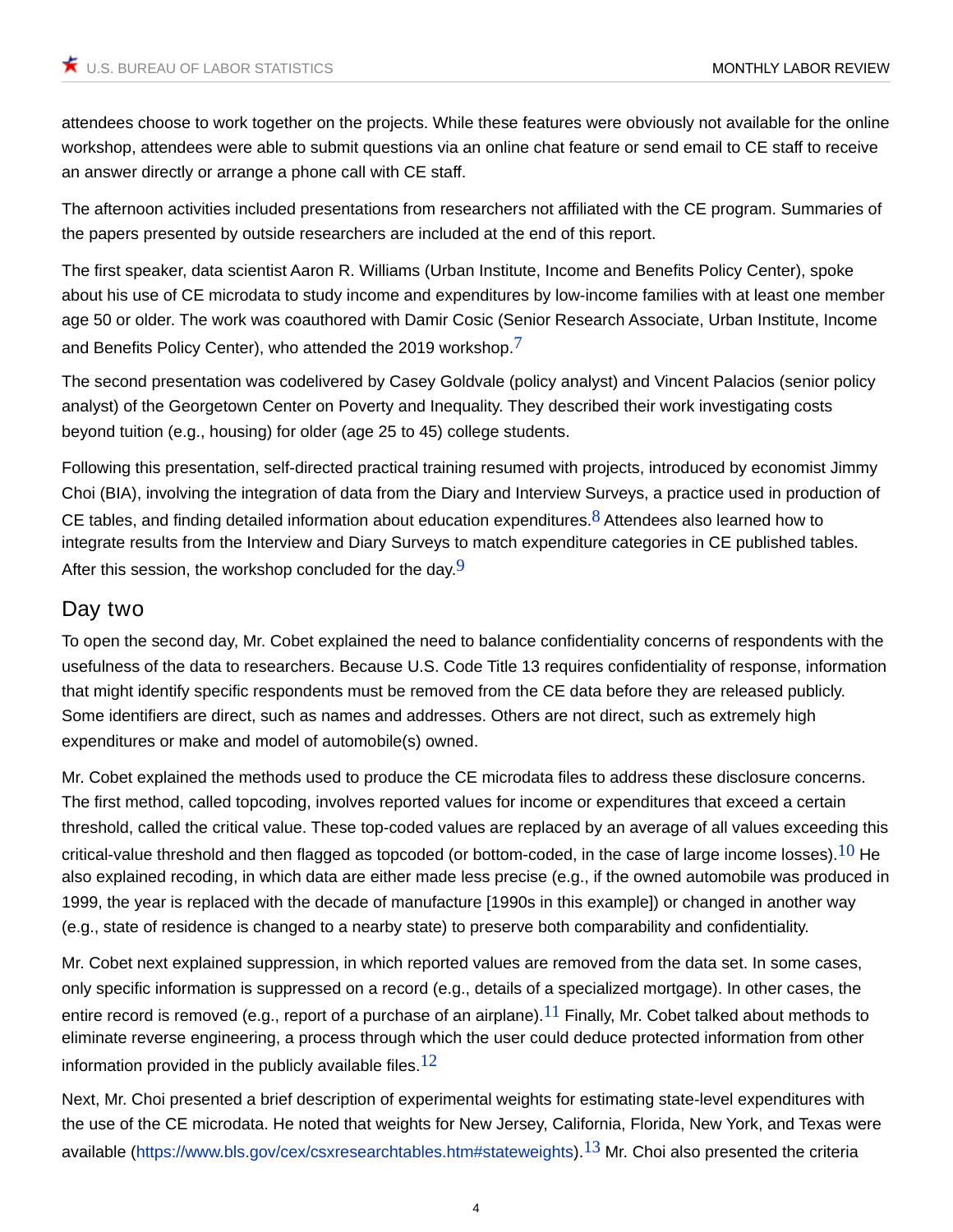used by the CE program to assess the feasibility of devising weights for other states (sample size, confidentiality concerns, and long-term retention of the state under study in the CE sample).

<span id="page-4-1"></span><span id="page-4-0"></span>Concluding the session, Dr. Geoffrey Paulin, senior economist in the CE program (BIA), described the correct use of sample weights in computing consumer unit population estimates. His talk started with an overview of the computation of the weights.<sup>[14](#page-12-5)</sup> Following this, he introduced the procedures needed to get consumer-unitpopulation weighted averages for expenditures; that is, instead of computing mean expenditures from the sample itself, how to apply weights to estimate mean expenditures for the consumer unit population as a whole.<sup>[15](#page-12-6)</sup> Finally, he noted that the proper use of weights requires a special technique, called balanced repeated replication (BRR). BRR accounts for sample design effects in order to produce correct estimates of variances for weighted means, regression parameters, etc. Without BRR, these estimates can be biased or otherwise incorrect when computed for CE data. Next, he provided an example of BRR he derived from a question that arose during the talk. This led into a practical training session, instructed by Mr. Curtin, devoted to computing weighted results in two projects: one related to computing results for collection year estimates and the other for calendar year estimates. The distinction is that collection year refers to the date on which the respondent reported the expenditures to the interviewer, while calendar year refers to the period in which the expenditures actually occurred. For example, for a person participating in the Interview Survey in January 2018 who reports expenditures that occurred during the final 3 months of 2017 (i.e., October, November, or December), the expenditure collection year is 2018, while the expenditure calendar year is 2017.

Presentations by non-CE staff researchers continued in a themed session during the afternoon. Each of the speakers described their work with race and ethnicity variables in the CE microdata. The first presenter, Ziyao Tian, a Ph.D. candidate in sociology at Princeton University, discussed expenditures on higher education for Asian-American families. The second, copresented by Reginald Noël (research economist/data scientist) and Whitney Hewitt Noël (public health researcher/health equity advocate), both of the Noël Collective, discussed the intersectionality of sex and race in both income and expenditure patterns. Serving as a moderator of the discussion, Dr. Paulin briefly described his own work with the Diary Survey to explore food expenditures by race and ethnicity. He noted the detailed information on geographic origin included in race (Asian) and ethnicity (Hispanic) categories within the CE data for users interested in studying expenditures by the communities within these broader groups.<sup>[16](#page-12-7)</sup> He also pointed out the benefit of having these characteristics available for each member of the consumer unit, which he applied to his own research. For example, there is no attempt to identify a "decision maker" in the consumer unit, so the relationship of race or ethnicity to expenditure patterns is unclear when members of the consumer unit identify with different races or ethnicities. $17$ 

<span id="page-4-3"></span><span id="page-4-2"></span>The last session of the day continued practical training. Dr. Paulin described the proper methods for analyzing CE income data, which are multiply imputed when missing. This presentation led into more self-directed practical training, in which attendees applied the methods described.

### **Day three**

The final day started with a set of presentations from outside researchers who use CE microdata. The first of these presenters was Dr. Constantin Burgi, professor of economics at St. Mary's College of Maryland. Dr. Burgi discussed his work examining how average consumer expectations differ when reporting households are weighted by actual expenditures, as opposed to households having equal weight, in computing the average.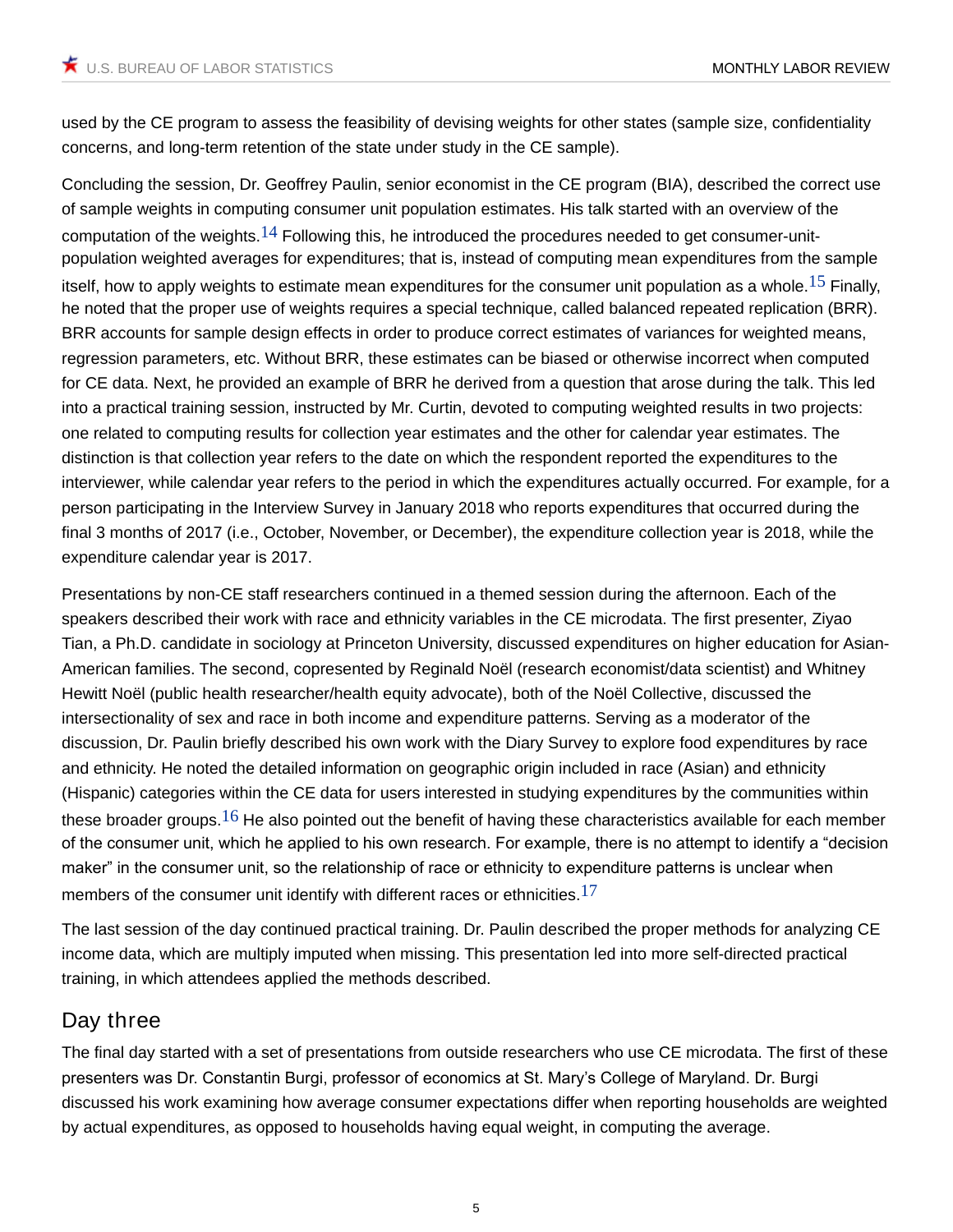The second speaker, Dr. Ensieh Shojaeddini, a researcher on fellowship at the Environmental Protection Agency, used CE data in the construction of demand systems to estimate effects of regulation.

The final speakers in this session were Dr. David King, an assistant professor of urban planning at Arizona State University, Tempe, and Dr. Jonathan Peters, a professor of finance and data analytics at The City University of New York. The presenters noted several changes in the last decade that affect transportation expenditures for consumers (the rise of rideshare services, online shopping, and, most recently, the COVID-19 pandemic), and want to see how these changes will continue to affect these expenditures in the future. They proposed a plan for studying patterns using CE data and other sources, particularly once the CE data for 2020 are released.

<span id="page-5-1"></span><span id="page-5-0"></span>Following a break, Dr. Paulin described work in progress within the CE program to impute data for assets owned and liabilities owed when the holding, but not specific value, of either is reported. Next, supervisory economist Brett Creech (BIA) provided a sneak peek of developments for CE publications and microdata. Starting with those recently implemented, such as the release of free PUMD covering 1980 to 1995 in early 2020.<sup>[18](#page-12-9)</sup> he described changes scheduled or under consideration for future releases.<sup>[19](#page-13-0)</sup> Those releases scheduled include new tables showing expenditures in 2019 at more refined geographic levels (census division in addition to current census region) and a new column on the generational tables (first published officially to reflect 2016 data) showing expenditures for the post-Millennial generation (i.e., those born in 1997 or later).<sup>[20](#page-13-1)</sup> He also noted the addition of a new question (July 2018 for the Interview Survey and January 2019 for the Diary Survey) that asks whether anyone in the consumer unit has previously served in the U.S. military. He stated that tables showing expenditures by veteran status will be published as soon as sample size permits. In addition, he announced the inclusion of a special question, starting in June 2020, regarding the receipt and use of the 2020 economic stimulus payments. Both microdata and published tables will include information collected from the special question.  $21$ 

To conclude the workshop, David Biagas (BLS) led attendees in a feedback session. During the feedback session, attendees had the opportunity to provide comments on what they found most (or least) useful about the workshop, and to make suggestions for future events. Many comments were positive, with attendees liking the progressive nature of the workshop (i.e., starting with the most basic information about the data collection and file structures and ending with the most technical topics) and praising the "Meet with an expert" program. Workshop attendees also provided suggestions on what could be improved. These comments were especially important given the delivery of the workshop online this year, for the first time ever. Because of the ongoing COVID-19 pandemic, the workshop will be conducted online again in 2021.

## <span id="page-5-3"></span><span id="page-5-2"></span>**Symposium and workshop of 2021**

The next Survey Methods Symposium is scheduled for July 20, 2021, in conjunction with the 16th annual Microdata Users' Workshop (July 21–23). Both events will be held online. Although the symposium and workshop remain free of charge to all participants, advance registration is required ([https://data.bls.gov/cgi](https://data.bls.gov/cgi-bin/forms/cex-registration)[bin/forms/cex-registration](https://data.bls.gov/cgi-bin/forms/cex-registration)). For more information about these and previous events, visit the CE website [\(https://www.bls.gov/cex/](https://www.bls.gov/cex/)) and look for the left navigation bar, titled "CE WORKSHOP AND SYMPOSIUM." For direct access to this information, the link is <https://www.bls.gov/cex/csxannualworkshop.htm>. The link to the combined agendas for the 2020 symposium and workshop (https://www.bls.gov/cex/ce-2020-combined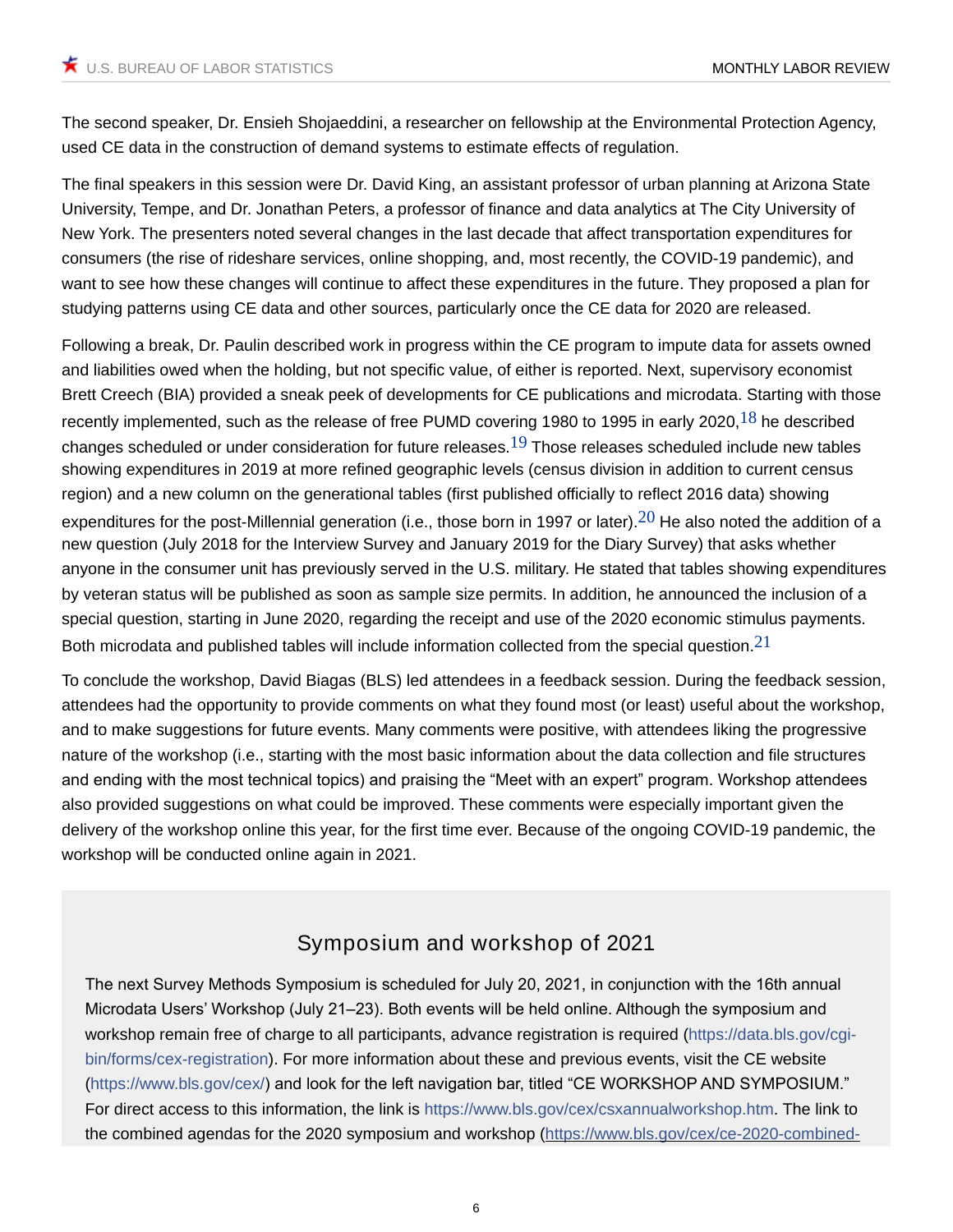agenda.pdf) is also available on this webpage. Workshop presentations are available in an online zip file [\(https://www.bls.gov/cex/ws2020-presentations.zip](https://www.bls.gov/cex/ws2020-presentations.zip)).

### **Highlights of workshop presentations**

The following are highlights of the papers presented during the workshop, listed in the order of presentation. They are based on summaries written by the respective authors.

Aaron R. Williams, Data Scientist, Income and Benefits Policy Center (Urban Institute), "Lifetime Income & Costs of the LI50+" (Interview Survey), day one.

A primary mission of the AARP Foundation is to mitigate, and eventually eliminate, poverty among older Americans. An important concern for the Foundation in addressing poverty among seniors is to select the target population that maximizes the impact of their effort. Our report, which focused on households below 250 percent of the Federal Poverty Guideline with at least one member age 50 or older, helped the AARP Foundation 1) identify demographic groups that are most vulnerable and 2) identify the groups that represent the biggest share of the vulnerable population. To identify the most vulnerable population—those in high need—we relied on household spending rather than income because it is measured more accurately than income and represents a better measure of personal well-being. We selected the bottom expenditure quartile—25 percent of LI50+ who had the lowest annual expenditures adjusted for household size—and analyzed the composition of this group and the likelihood of being in high need among the general population. Through this work, we developed a customized version of the R package library (cepumd) by Arcenis Rojas, we created a custom mapping of Universal Classification Codes to a custom hierarchy of grouped expenditures that matched the interests and needs of the AARP Foundation, and we created a detailed profile of the consumption and income of the LI50+ with extensive data visualization and tables.

We used a heavily functional approach in R to analyze the data and built a process with version control that proved useful for this analysis and hopefully future analyses.

Casey Goldvale, Policy Analyst, and Vincent Palacios, Senior Policy Analyst, Georgetown Center on Poverty & Inequality, "Costs Beyond Tuition: Estimating older college students' basic needs with Consumer Expenditure Survey (PUMD) (Interview Survey), day one.

Though estimating the "cost of attendance" is key in determining student financial aid for higher education, there are no standardized measurement methods and estimates can vary wildly across colleges located within a few miles of each other. There is also evidence that "cost of attendance" may be severely underestimated for older students who are more likely to have dependents and be financially independent. We use the Consumer Expenditure Surveys (CE) to estimate average spending on components of an adequate living standard among older undergraduate students' households nationally. Using UCC codes from MTBI data files, we have adapted FMLI and MEMI samples and variables to be comparable to cost categories defined in U.S. student financial aid policy and the Census Bureau and BLS basic needs and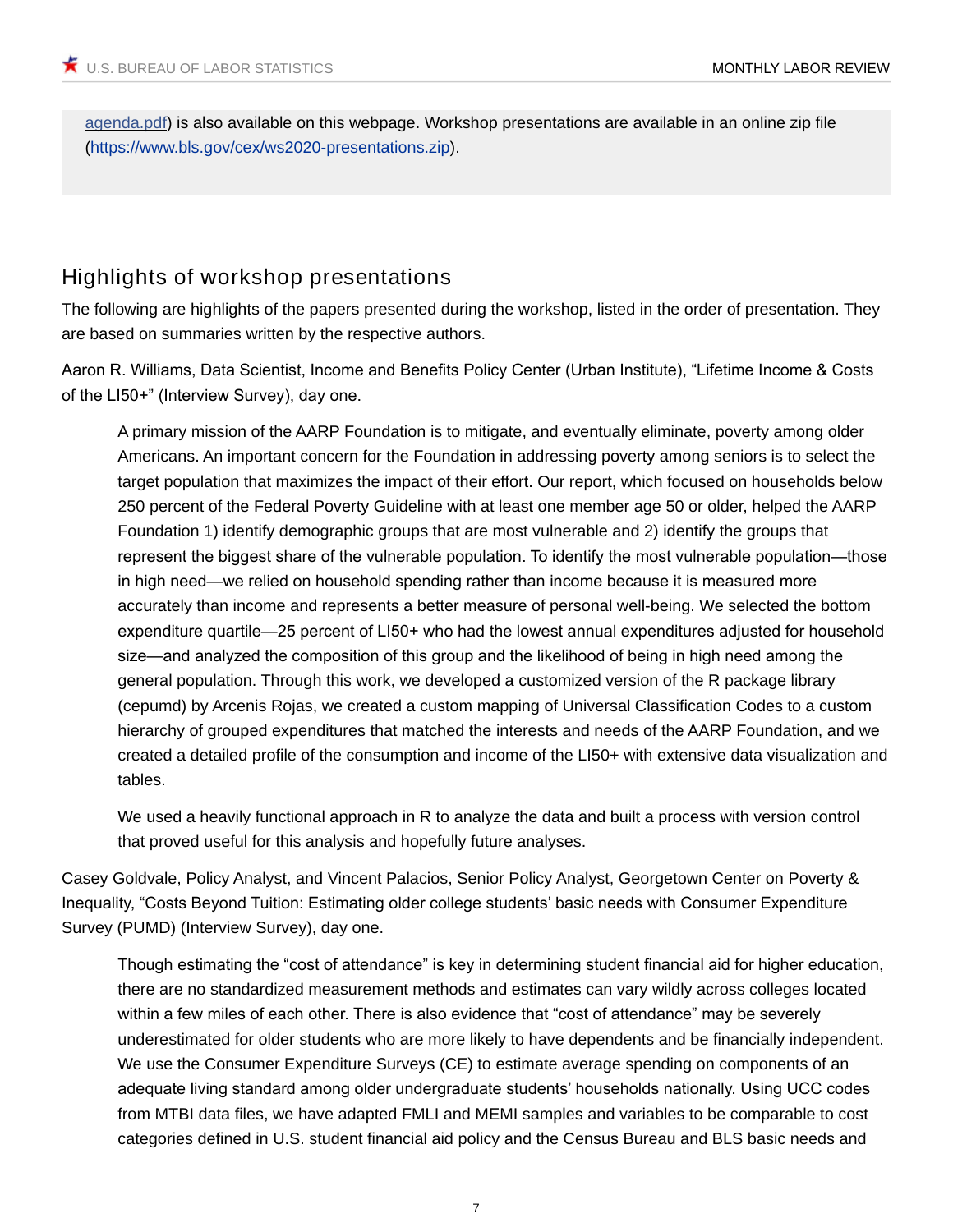<span id="page-7-0"></span>poverty measurement methodologies. We also focus on equity by incorporating race/ethnicity, gender, and other demographic and geographic characteristics for older students and their households. To ensure adequate sample sizes, we pooled multiple years of data to increase sample size and adjusted the sampling weights accordingly. To our knowledge, this is the first time the CE has been used to study the older student population and is one of few studies beyond Geoffrey Paulin's 2001 paper using CE microdata to estimate college students' cost of living.<sup>[22](#page-13-3)</sup>

Ziyao Tian, Ph.D. Candidate (Sociology), Princeton University, "How Expensive Is the Battle of Tiger Mothers? Understanding Race and Class behind the Educational Expenditure of Asian Americans" (Interview Survey), day two.

Social stratification scholars have been trying to understand the superior academic achievement of Asian Americans by examining the roles of family socioeconomic status (SES), culture, and the intersection of the two factors. Yet, the role of expenditure on education as an important mechanism linking social class and culture remains unexplored. Previous studies demonstrate that superior academic achievement is partly driven by Asian Americans' high expectations of education across families of different SES origins. In other words, family SES has a weaker predicting power of educational expectations for Asian Americans than for Whites. Beyond this psychological-attitude channel, we use the Consumer Expenditure Surveys (CE) data from 2009 to 2019 to examine whether Asian Americans' expenditure on education is also universally higher and less sensitive to SES. Preliminary results show that Asian Americans, on average and across SES distribution, spend more dollars, as well as a higher proportion of their spending budget, on education than their non-Hispanic White counterparts. The difference is primarily a result of Asian families' high spending on college tuition. The racial gap in college tuition is more pronounced among lower-SES families than among higher-SES families. Further explorations of the gap in college tuition suggest that the difference is mainly driven by more college students from less advantaged Asian families, rather than a greater tendency to provide stronger college tuition support when having a college student at home.

Reginald Noël, Research Economist/Data Scientist, and Whitney Hewitt Noël, Public Health Researcher/Health Equity Advocate, Noël Collective, "Gender Economics, Race, and Intersectionality: Using CE Microdata to examine inequalities among adult women and men in the U.S. by race and ethnicity, 2016 through 2018 combined" (Interview Survey), day two.

This working paper explores the issues of gender economics, with an intersectional dimension of race and ethnicity. Comparative analysis from two different datasets, the American Community Survey and the CE, show similar persistent inequalities in income, stratified by binary sex and race. Specifically, adult men had higher salaries and wages than adult women. In addition, adult Asian and White populations had higher salaries and wages than the adult Native, Black, and Hispanic populations. Moreover, the Consumer Expenditure Interview Survey data allowed for a deep examination of household spending, scarcity, resource allocation, and consumer patterns among the different cohorts. The data illustrated socioeconomic inequalities faced by women as compared with men, including the Gender Pension Gap, Pink Tax (higher prices for goods marketed to women, such as razors, that are actually or nearly identical to versions marketed to men), health care costs, educational attainment, occupation, and marital status. All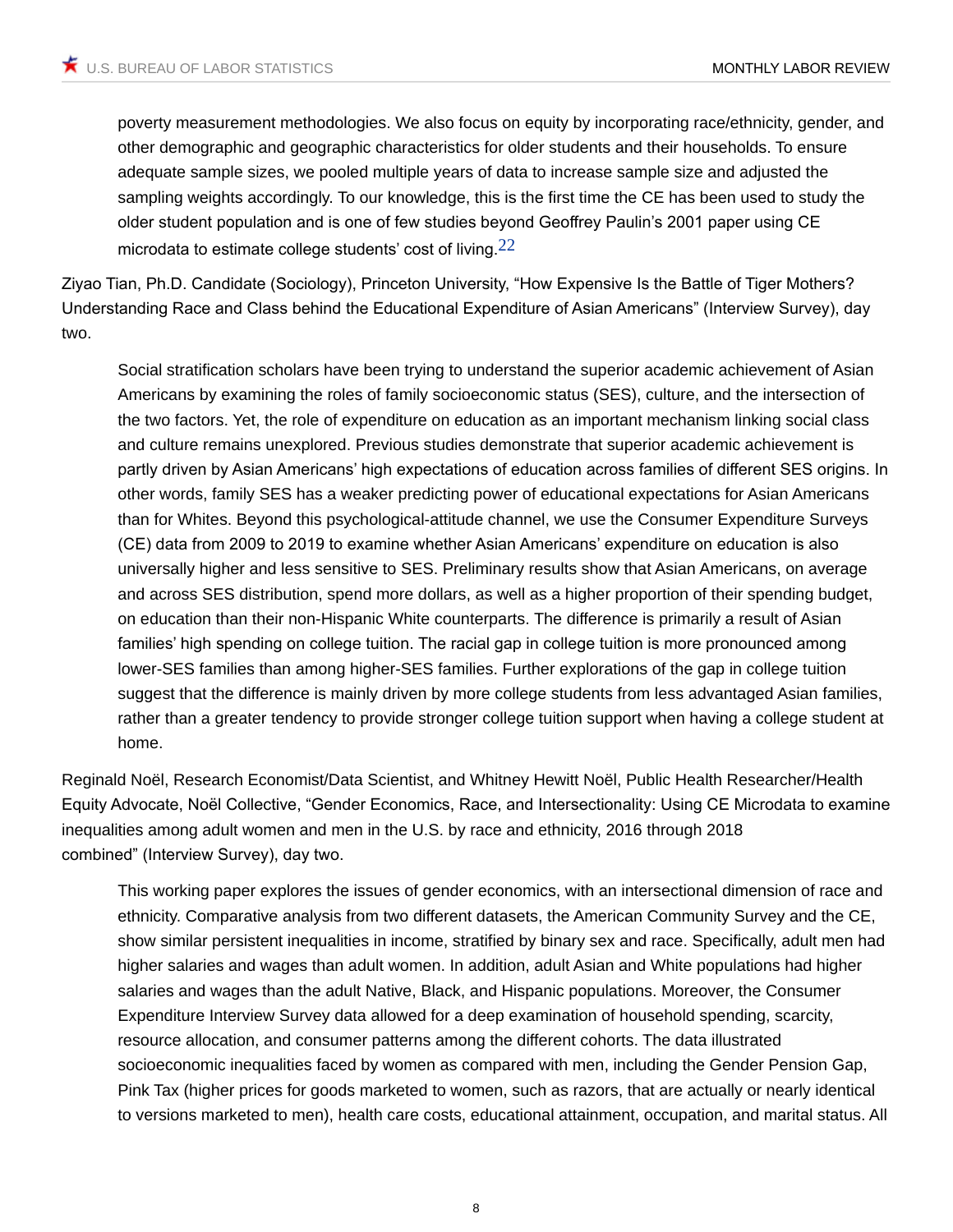these factors depicted microeconomic inequalities faced by intersected subpopulations, which disserves not only these population groups but also the U.S. economy as a whole.

Constantin Burgi, Ph.D., Assistant Professor (Economics), St. Mary's College of Maryland, "Predicting consumer expenditure based on the variables available in the Consumer Expectation Survey of the NY Fed" (Interview Survey), day three.

The aim of this work is to check how the mean household expectations from the New York Fed's Consumer Expectations Survey change when households are weighted using consumer expenditure, as in the Consumer Price Index, instead of equal weights. In order to do so, it is necessary to impute the consumer expenditure of the households in the Consumer Expectation Survey. Variables that are available in both the CE and the Consumer Expectations Survey are made comparable and a (weighted) OLS regression is then used to impute the consumer expenditure. It is found that the consumption-weighted consumer expectations are around 0.7 percentage points lower than the equally weighted consumer expectations.

Ensieh Shojaeddini, Ph.D., Oak Ridge Institute for Science and Education fellow at U.S. Environmental Protection Agency, "Consumer Demand Estimation for Heterogeneous U.S. Households" (Interview Survey), day three.

The specification of the consumer demand system is important for estimating the economy-wide impacts of environmental regulation. First, it plays a key role in determining the baseline in a dynamic context. Second, it defines the final good demand curves that help determine the ability to control pollution on the extensive margin through the output effect. In this role, the specification of consumer demand also helps determine the share of abatement costs borne by factors or production relative to consumers. Finally, it plays an important role in determining tax interaction effects.

In computable general equilibrium (CGE) models, household behavior is typically governed by a constant elasticity of substitution (CES) utility function, though it fails to realistically capture well-known patterns of consumer behavior. In addition, only a few CGE models econometrically estimate their own elasticities, which are limited to a representative national-level household. We empirically estimate several flexible consumer demand systems for the U.S. economy for use in a CGE model with regional and household income disaggregation. As part of this evaluation, we consider tradeoffs between different specifications regarding complexity, regularity, the ability to capture cross-price elasticities, Engel curve flexibility, and the number of commodities that can be reasonably accommodated.

David A. King, Ph.D., Assistant Professor of Urban Planning, Arizona State University, Tempe, Arizona, and Jonathan Peters, Ph.D., Professor of Finance and Data Analytics, The City University of New York, "Household Transportation Spending Trends from 2010 to 2020 - Early Indications of the impact of cultural shifts and pandemic related household activity on transportation spending patterns" (Interview Survey), day three.

The last 10 years have been a time of radical change in household consumption as it relates to transportation spending. First, we experienced the massive growth in for-hire vehicle services such as Uber and Lyft that disrupted and transformed traditional taxi services in many cities. Second, we observed a decline in private vehicle ownership in several cities, with corresponding growth in car sharing services. Further, the growth in e-bicycles and scooter services, as well as the potential growth for autonomous vehicles, have made the last decade a time of revolution in the transportation sector. Now, further changes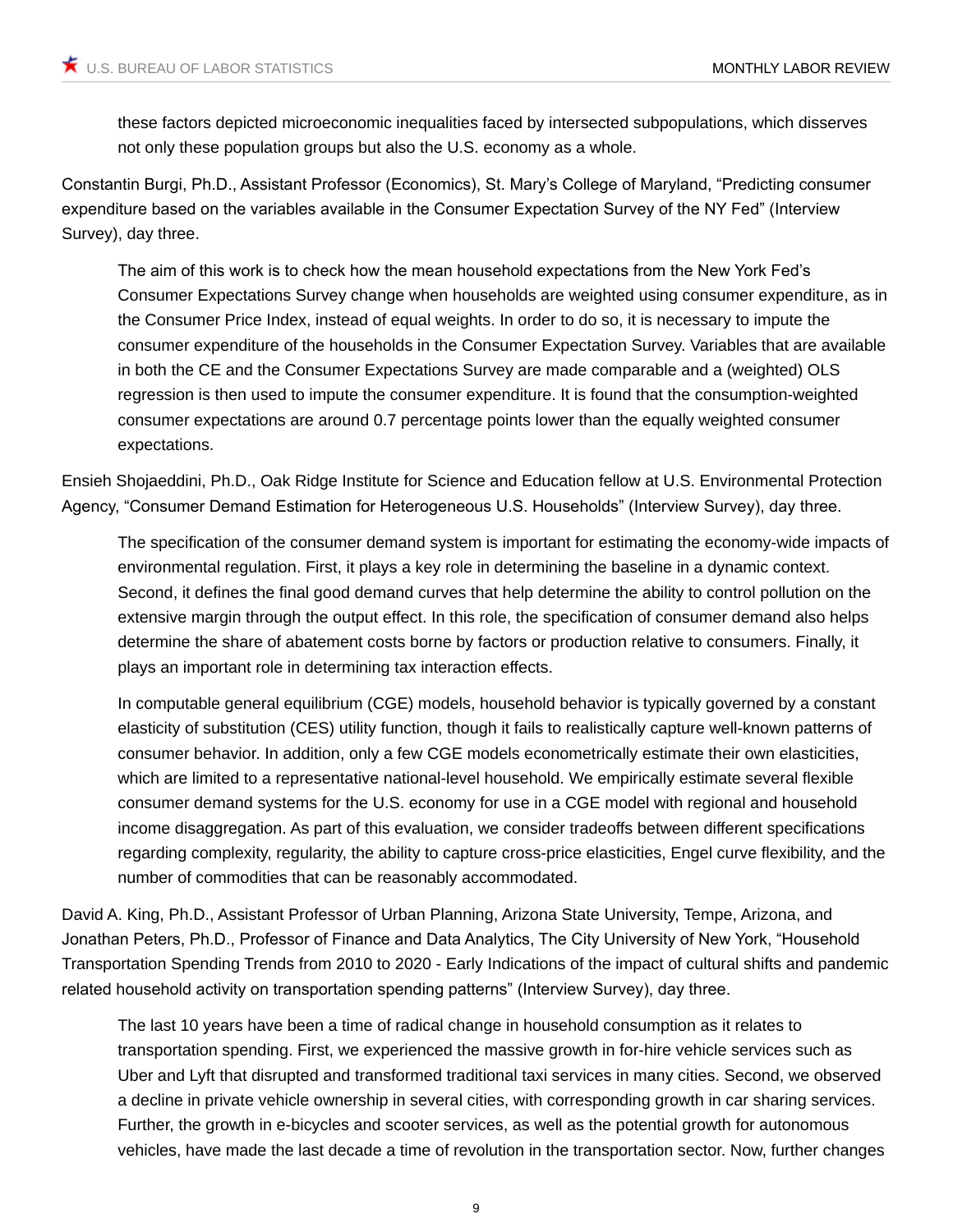are being wrought by the COVID-19 pandemic, reversing many trends in transportation use. Transit systems reeled from the needs for enhanced sanitation and social distancing, and ridership caps were instituted on many mass transit systems. Demand for gasoline and diesel collapsed. Online shopping and at-home consumption skyrocketed. What is still an open question in all of this is, are these changes temporary and will they reverse when the pandemic moderates, or will they result in a long-term reversal of the recent trends and usher in a 21st century wave of automobile use and reliance on personal instead of shared transportation services? These changes have the potential to disrupt many policy initiatives in terms of infrastructure investment; for example, a shift away from federal funding and a general movement to local funding sources such as tolls or parking fees.

When available, the authors will utilize new data collected on post-COVID-19 consumption from outside sources and compare these sources with BLS CE data to examine how household consumption may have shifted during this period (2010–20). The authors also plan to project what may happen in transportation consumption over the next five years (2021–25).

### **Workshop presenters**

#### Staff of the CE program

Choi, Jimmy. Economist, Branch of Information and Analysis, BIA: practical training leader, day one; presenter, day two.

Cobet, Aaron. Senior Economist, BIA: practical training leader, day one; presenter, day two.

Creech, Brett. Supervisory Economist, Chief, Publications and Tables Production Section, BIA: presenter, day three.

Curtin, Scott. Supervisory Economist, Chief, BIA: emcee, days one, two, and three; practical training leader, day two.

Paulin, Geoffrey. Senior Economist, BIA: introducer of speakers, commentator, days one, two, and three; practical training leader, day two; presenter, days two and three.

Rigg, Bryan. Economist, BIA: presenter, day one.

Safir, Adam. Chief, Division of Consumer Expenditure Surveys: presenter, day one.

Other BLS speakers

Biagas, David. Research Psychologist, Office of Survey Methods Research: feedback coordinator, day three.

Non-BLS speakers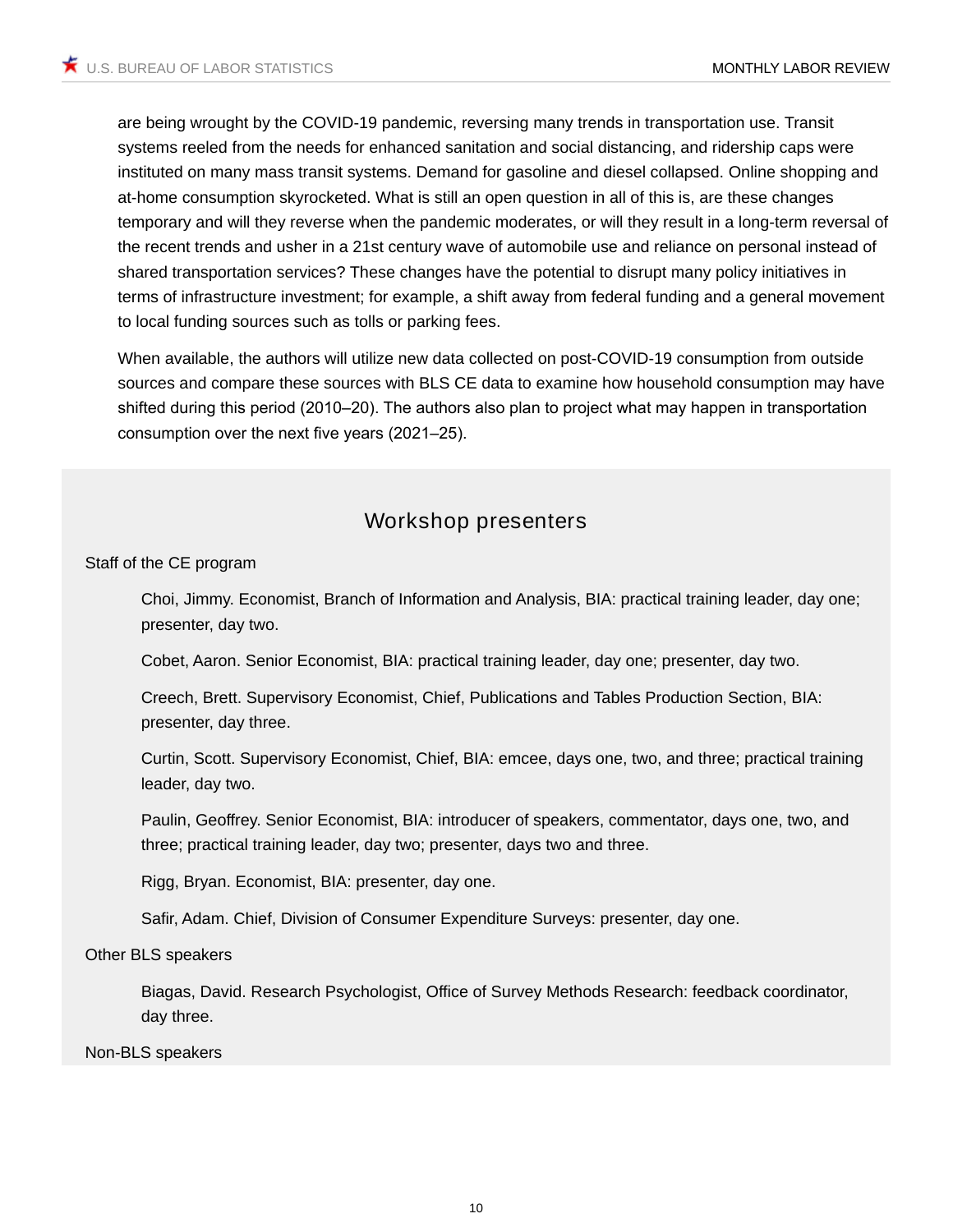Burgi, Dr. Constantin. Assistant Professor of Economics, St. Mary's College of Maryland, "Predicting consumer expenditure based on the variables available in the Consumer Expectation Survey of the NY Fed" (Interview Survey); day three. First-time attendee and presenter (2020).

Goldvale, Casey. Policy Analyst, Georgetown Center on Poverty & Inequality, "Costs Beyond Tuition: Estimating older college students" basic needs with Consumer Expenditure Survey (PUMD)" (Interview Survey); day one. Former attendee (2019) and first-time presenter (2020).

King, Dr. David (Ph.D.). Assistant Professor of Urban Planning, Arizona State University (Tempe), "Household Transportation Spending Trends from 2010 to 2020 - Early Indications of the impact of cultural shifts and pandemic related household activity on transportation spending patterns" (Interview Survey); day three. First-time attendee and presenter (2020).

Noël, Reginald. Research Economist/Data Scientist, Noël Collective, "Gender Economics, Race, and Intersectionality: Using CE Microdata to examine inequalities among adult women and men in the U.S. by race and ethnicity, 2016 through 2018 combined" (Interview Survey); day two. First-time attendee and presenter (2020).

Noël, Whitney Hewitt. Public Health Researcher/Health Equity Advocate, copresenter with Reginald Noël; day two. First-time attendee and presenter (2020).

Palacios, Vincent. Senior Policy Analyst, Georgetown Center on Poverty & Inequality, copresenter with Casey Goldvale; day one. Former attendee (2019) and first-time presenter (2020).

Peters, Dr. Jonathan (Ph.D.). Professor of Finance and Data Analytics, The City University of New York, copresenter with David King; day three. Prior presenter (2014, and 2017 through 2019); returning presenter (2020).

Shojaeddini, Dr. Ensieh (Ph.D.). Oak Ridge Institute for Science and Education fellow at U.S. Environmental Protection Agency, "Consumer Demand Estimation for Heterogeneous U.S. Households" (Interview Survey); day three. Former attendee (2019) and first-time presenter (2020).

Tian, Ziyao. Ph.D. Candidate (Sociology), Princeton University, "How Expensive Is the Battle of Tiger Mothers? Understanding Race and Class behind the Educational Expenditure of Asian Americans" (Interview Survey); day two. First-time attendee and presenter (2020).

Williams, Aaron R. Data Scientist, Income and Benefits Policy Center (Urban Institute), "Lifetime Income & Costs of the LI50+" (Interview Survey); day one. First-time attendee and presenter (2020).

### SUGGESTED CITATION

Geoffrey D. Paulin and Parvati Krishnamurty, "Consumer Expenditure Survey Methods Symposium and Microdata Users' Workshop, July 21–24, 2020," *Monthly Labor Review,* U.S. Bureau of Labor Statistics, June 2021, [https://](https://doi.org/10.21916/mlr.2021.14)  [doi.org/10.21916/mlr.2021.14](https://doi.org/10.21916/mlr.2021.14).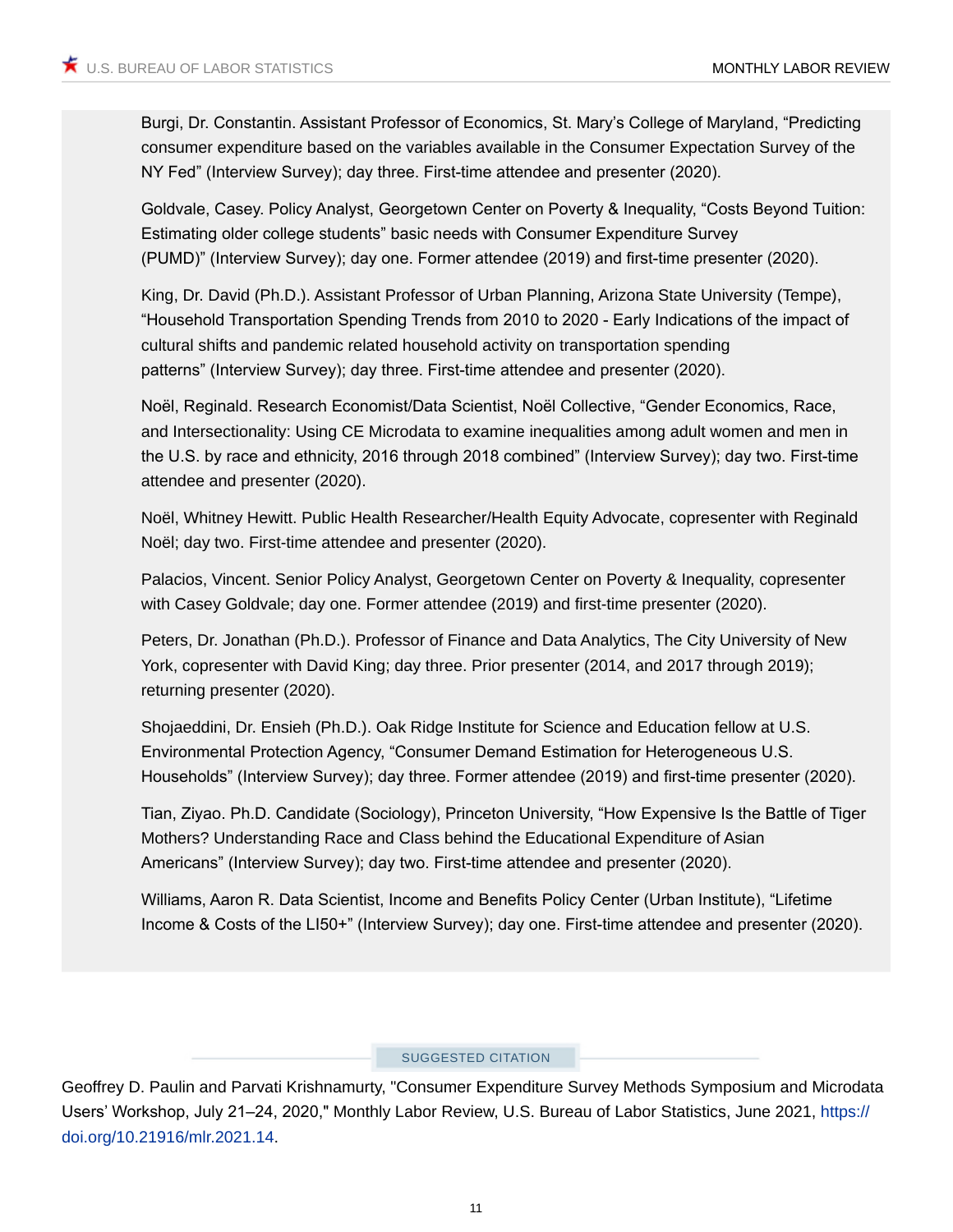### NOTES

<span id="page-11-0"></span> $1$  Although a household refers to all people who live together in the same living quarters, "consumer unit" refers to the people living therein who are a family, or others who share in specific financial arrangements. For example, two roommates living in an apartment constitute one household. However, if they are financially independent, they each constitute separate consumer units within the household. Similarly, although families are related by blood, marriage, or legal arrangement, unmarried partners who live together and pool income to make joint expenditure decisions constitute one consumer unit within the household. For a complete definition, see the CE glossary at [https://www.bls.gov/cex/csxgloss.htm.](https://www.bls.gov/cex/csxgloss.htm) For more information on households and families, see [https://www.census.gov/](https://www.census.gov/glossary/#term_Household) [glossary/#term\\_Household](https://www.census.gov/glossary/#term_Household) and [https://www.census.gov/glossary/#term\\_Familyhousehold](https://www.census.gov/glossary/#term_Familyhousehold).

<span id="page-11-1"></span> $2$  The Quarterly Interview Survey is designed to collect data on expenditures for big-ticket items (e.g., major appliances or automobiles) and recurring items (e.g., payments for rent, mortgage, or insurance). In the Interview Survey, participants are visited once every 3 months for four consecutive quarters. In the Diary Survey, on the other hand, participants record expenditures daily for 2 consecutive weeks. This survey is designed to collect expenditures for small-ticket and frequently purchased items, such as detailed types of food (e.g., white bread, ground beef, butter, or lettuce). The CE microdata for both surveys may be downloaded from the CE website at [https://www.bls.gov/cex/pumd\\_data.htm](https://www.bls.gov/cex/pumd_data.htm).

Data from the Diary and Interview Surveys are published twice a year in various standard tables. One set describes expenditures that occurred within the calendar year of interest (e.g., January through December 2018 for the most recent set available as of the writing of this report). The other set provides a midyear update to expenditures, ranging from July of the earlier year to June of the later year (e.g., July 2017 through June 2018 for the most recent set available as of the writing of this report). The single-year series is available from 1984 onward. The midyear updates are available from July 2011 to June 2012 onward. Each set includes information on expenditures by age of reference person, composition of consumer unit, income of consumer unit, and other demographics. For a complete list, see <https://www.bls.gov/cex/tables.htm>.

<span id="page-11-2"></span> $3$  Token incentives are being tested in the LSF prior to potential implementation in the CE.

<span id="page-11-3"></span> $\frac{4}{3}$  Since the symposium, analysis of LSF data from October through February indicates that postcards have no impact on response rates.

<span id="page-11-4"></span> $5$  Attendees were able to sign up for a meeting by checking a box on their registration forms. They could also sign up via e-mail throughout the virtual workshop, replacing the option to do so at the registration desk for previous in-person workshops previously. However, the main benefit—both to attendees and CE staff members—of advance registration was to allow the meetings coordinator time to find the most appropriate expert, and time for the expert to investigate the question or prepare other information (handouts, etc.) before the meeting to optimize the quality of the session.

<span id="page-11-5"></span> $6$  The projects in this series built on each other, progressing from basic computation to more complicated use of the data, which involved finding and merging results from the FMLI, MEMI, and MTBI files. The FMLI files include general characteristics of the consumer unit (e.g., region of residence, number of members, etc.) and summary variables (e.g., total educational expenditures). The MEMI files contain information on each individual member of the consumer unit (e.g., each member's age, race, educational attainment, etc.). The MTBI files include expenditures for specific educational expenses (e.g., expenditures on "College tuition," "Elementary and high school tuition," "Test preparation, tutoring services," "School books, supplies, equipment for vocational and technical schools," etc.).

<span id="page-11-6"></span> $\mathbb Z$  In an email exchange with the author of this workshop report, Dr. Cosic states, "...my attendance of the 2019 workshop was instrumental in our successful completion of the project that Aaron presented. I think this is an excellent example of the success of your workshop." (email from Damir Cosic to Geoffrey Paulin, August 2, 2020).

<span id="page-11-7"></span> $8$  Specifically, attendees learned how to access the EDA files to ascertain for what type of school or facility (college or university, elementary through high school, child daycare center, etc.) certain education expenditures were incurred, and whether the expenditures were for a member of the consumer unit or a gift to someone outside of it.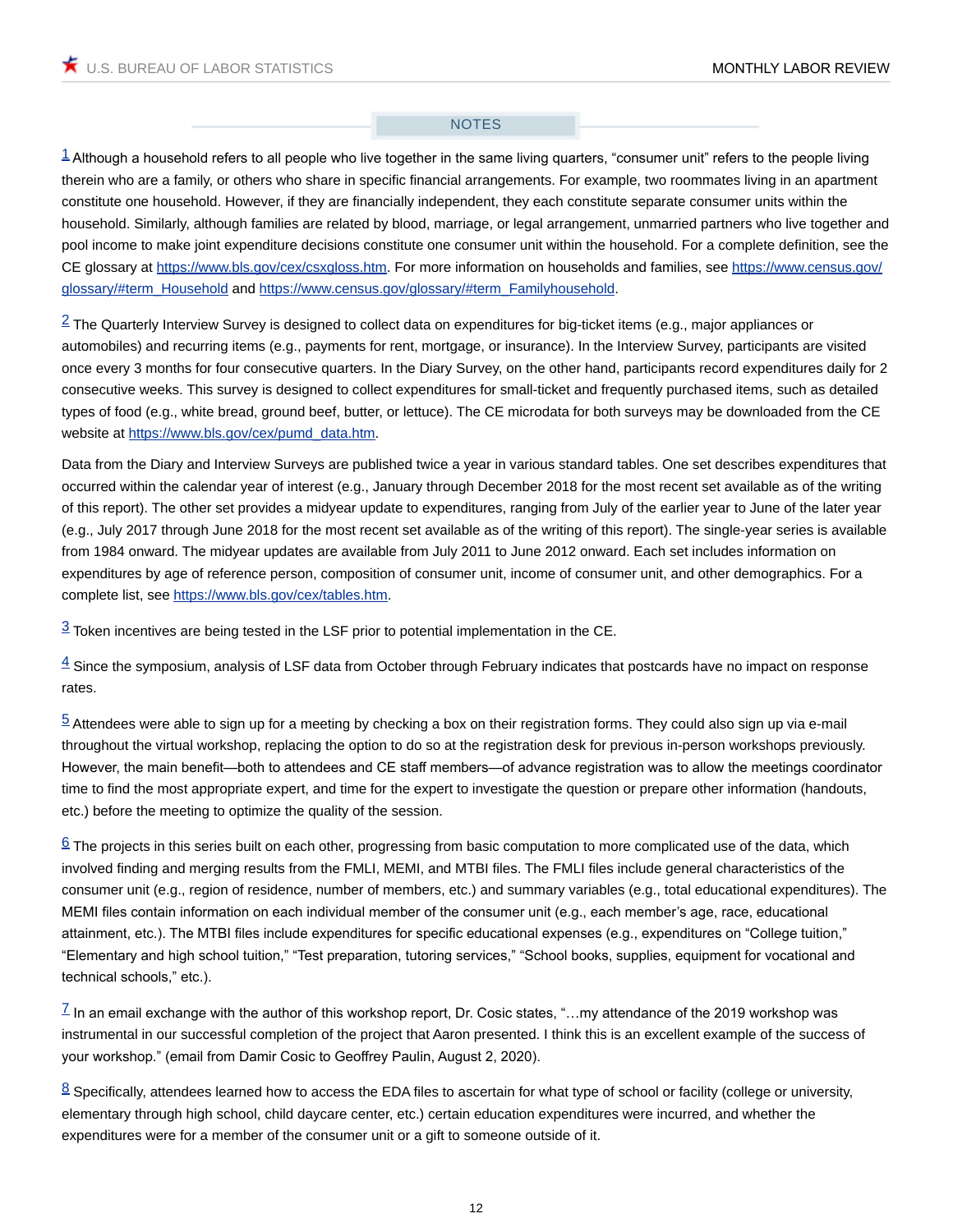<span id="page-12-0"></span> $9$  From 2012 until 2019, the first day of the workshop ended with a networking opportunity, where attendees could meet each other and informally discuss questions with CE staff. (Prior to 2012, this event was held on the second day of the workshop, to maximize overlap in attendance between newer and more experienced users.) However, with the delivery of the workshop online, this activity was unfeasible, due to limitations of the software approved for delivering the workshop.

<span id="page-12-1"></span> $\frac{10}{10}$  For example, suppose the threshold for a particular income or expenditure is \$100. On two records, the reported values exceed this: \$200 on record A and \$600 on record B. In this case, the value is topcoded to \$400 (the average of \$200 and \$600) and the reported amounts are replaced with \$400. An additional variable, called a "flag," is coded to notify the data user that the \$400 values are the result of topcoding, not actual reported values.

<span id="page-12-2"></span>[11](#page-3-4) For details on topcoding and suppression, including specific variables affected and their critical values, see [https://www.bls.gov/](https://www.bls.gov/cex/pumd_disclosure.htm#Basic) [cex/pumd\\_disclosure.htm#Basic.](https://www.bls.gov/cex/pumd_disclosure.htm#Basic)

<span id="page-12-3"></span> $12$  For example, suppose a respondent reports values for two sources of income: (1) wages and salaries and (2) pensions. Further suppose the following: The reported value for wages and salaries exceeds the critical value, and is therefore replaced by the topcoded value of \$X; the reported value for pension income, \$Y, is below the critical value for this income source; and the value for total income is shown to be  $X + Y + Z$ . Because this respondent only has two sources of income reported and pension income is not topcoded, the reported value for wages and salaries is  $X + Z$ . To prevent this, total income must be computed after each individual component has been topcoded as needed. Therefore, in this example, total income is \$X + \$Y and the actual reported value of wages and salaries cannot be "reverse engineered."

<span id="page-12-4"></span> $13$  Weights for the first three states (New Jersey, California, and Florida) are available for 2016 onward; for the latter two (New York and Texas), they are available for 2017 onward.

<span id="page-12-5"></span> $14$  Traditionally, preceding this talk, a member of the Statistical Methods Division delivers a detailed explanation of the computation of the weights. However, as noted earlier, the workshop planners cut several detailed presentations due to the uncertainties of the firstever online workshop.

<span id="page-12-6"></span> $15$  For example, suppose the sample consists of two consumer units, one of which represents 10,000 consumer units in the population (i.e., itself and 9,999 others like it) and another that represents 20,000 consumer units in the population. If the first spent \$150 and the second spent nothing (i.e., \$0), the sample mean expenditure is \$75. However, the population-weighted mean is \$50, or  $[(\$150 \times 10,000) + (\$0 \times 20,000)]/(10,000 + 20,000)$ .

<span id="page-12-7"></span> $16$  That is, in addition to asking the respondent the race of each member of the consumer unit, if Asian, the Interview and Diary Surveys both ask about geographic origin: Chinese, Filipino, Japanese, Korean, Vietnamese, Asian Indian, or other Asian (listed in the order of appearance in the questionnaire). If the respondent reports that a member is Hispanic, the interviewer asks whether the member is Mexican, Mexican American, Chicano, Puerto Rican, Cuban, or other Spanish (again, listed in the order of appearance in the questionnaire).

<span id="page-12-8"></span> $17$  Even if a question were asked about "decision making," it is not clear that the answer would be meaningful in a "real world" context. For example, in married couples, it is likely that at least some decisions are made jointly, and in those that are not, it is not clear who makes the decisions. For example, if only one spouse purchases the groceries, which spouse is it? Furthermore, that spouse will almost certainly take into account preferences of the other spouse. If the purchasing pattern therefore reflects the tastes (literally) of both spouses in food consumption, and these tastes are influenced by the different racial or ethnic backgrounds of each spouse, then the relationship of expenditure to race or ethnicity is diluted within such families. Therefore, comparing consumer units in which all members share the same race and ethnicity makes the comparisons across racial and ethnic groups much clearer.

<span id="page-12-9"></span>[18](#page-5-0) Available at [https://www.bls.gov/cex/pumd\\_data.htm.](https://www.bls.gov/cex/pumd_data.htm)